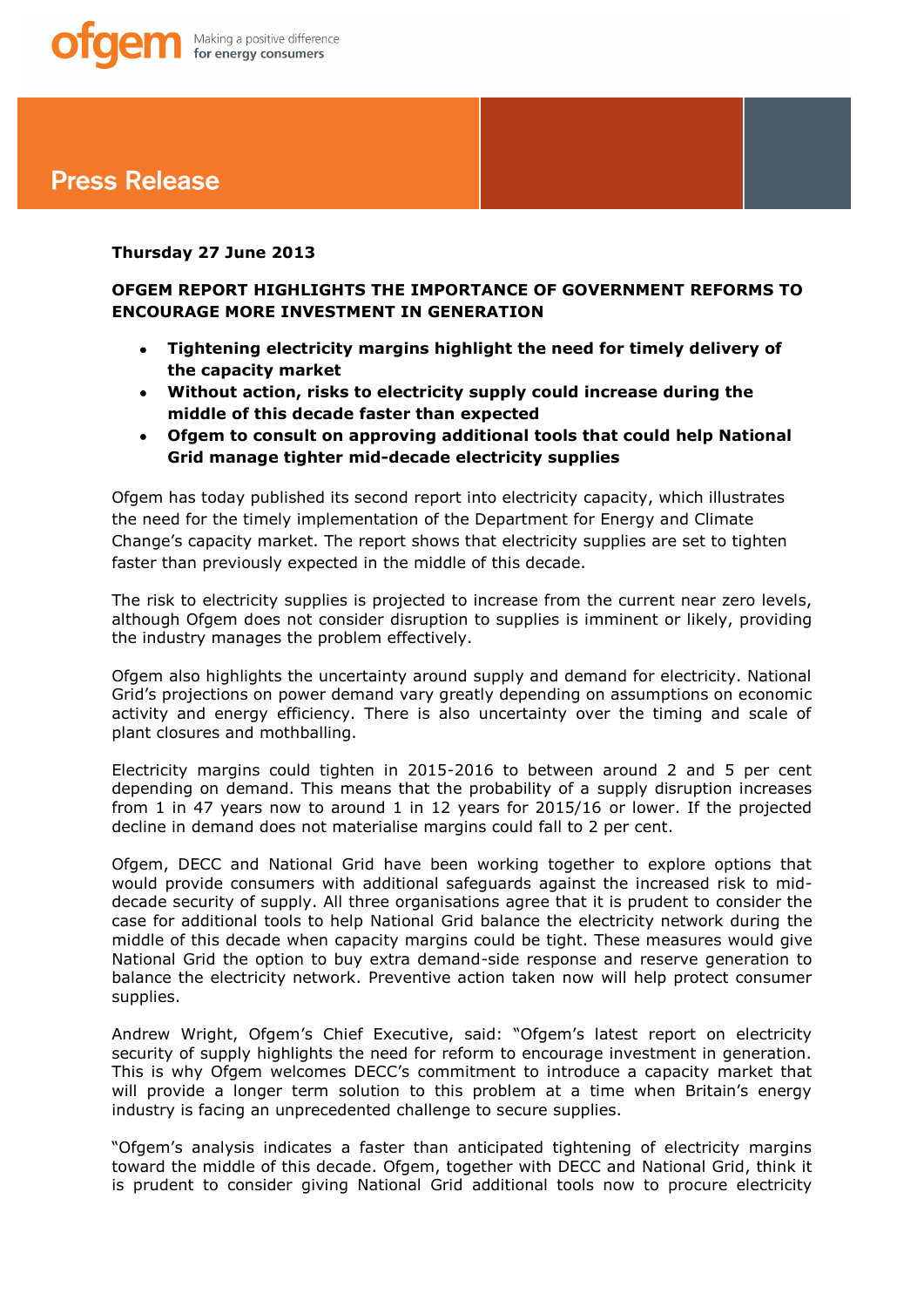supplies to protect consumers as the margin between available supply and demand tightens in the mid-decade."

Ofgem's Project Discovery report in 2009, which fed into DECC's review of the electricity market, first identified the issue of tightening capacity margins in the mid-decade. It found that Britain's energy industry faces an unprecedented challenge to secure supplies to consumers due to the global financial crisis, tough environmental targets, increasing gas import dependency and the closure of ageing power stations.

#### **Ends**

#### **Notes to editors**

Ofgem's Capacity Assessment Report is available here: [http://www.ofgem.gov.uk/Markets/WhlMkts/monitoring-energy-security/elec-capacity](http://www.ofgem.gov.uk/Markets/WhlMkts/monitoring-energy-security/elec-capacity-assessment/Documents1/Electricity%20Capacity%20Assessment%20Report%202013.pdf)[assessment/Documents1/Electricity%20Capacity%20Assessment%20Report%202013.pd](http://www.ofgem.gov.uk/Markets/WhlMkts/monitoring-energy-security/elec-capacity-assessment/Documents1/Electricity%20Capacity%20Assessment%20Report%202013.pdf) [f](http://www.ofgem.gov.uk/Markets/WhlMkts/monitoring-energy-security/elec-capacity-assessment/Documents1/Electricity%20Capacity%20Assessment%20Report%202013.pdf)



#### **1. De-rated capacity margins**

The above graph from Ofgem's Electricity Capacity Assessment Report shows the degree of uncertainty involved in estimating levels of security of supply going forward. It is difficult to provide a firm view given the significant uncertainties around both supply and demand in the analysis. Therefore, the Reference Scenario should not be solely relied upon to assess the risks to security of supply in the coming years. This is why Ofgem has presented a range of sensitivities looking at the impacts of low supply and also the impact of demand reductions not materialising – ie demand remaining flat (High Demand Sensitivity).

### **Loss of load expectation – a measurement of the risk to consumers' power supplies**

While margins illustrate trends in the market, they are not a measure of the risk of supply not meeting demand**.** Ofgem uses loss of load expectation (LOLE) to present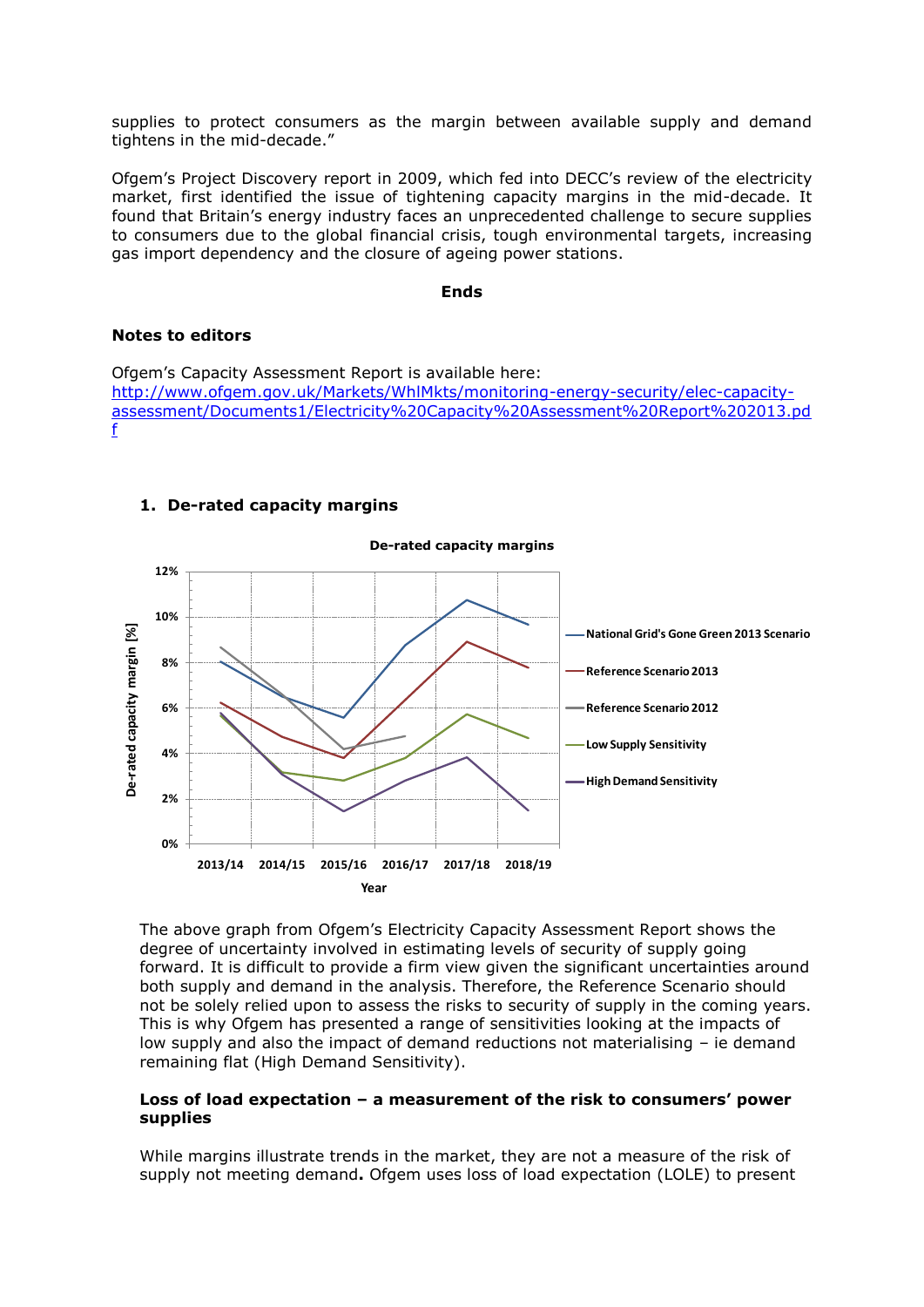this risk. This does not however mean that customers will be disconnected or that there will be blackouts for that number of hours a year. Most of the time, when available supply is not high enough to meet demand, National Grid may implement mitigation actions to solve the problem without disconnecting any customers. The graph below shows the range of risk to electricity security of supply as represented by LOLE.



In the Reference Scenario 2013 we estimate an increase in loss of load expectation from less than 1 hour per year now to around 3 hours per year in 2015/16 as margins decrease. This is within the maximum level of risk accepted by other European countries, including France, Ireland and Belgium. However, if demand were to remain broadly flat then the risks to security of supply would be markedly higher than in the Reference Scenario, reaching up to 9 hours in 2015/16. The risks are also higher in the low supply sensitivity.

To illustrate the potential impact on customers, we estimate in the Reference Scenario 2013 that the probability of a large shortfall requiring the controlled disconnection of customers increases from around 1 in 47 years now to 1 in 12 years in 2015/16. This increases significantly to around 1 in 4 years if the demand reductions fail to materialise as outlined in the high demand sensitivity. Aside from the potential of controlled disconnections, any tightening in margins could impact customers through an increase in wholesale prices.

# **2. Additional tools for National Grid**

While we consider the imminent risk of outages is low, in light of the uncertainty facing electricity margins Ofgem, DECC and National Grid think it prudent to consider the need for National Grid to design, procure and dispatch two new balancing services to help them secure additional sources of power.

These are:

1. Demand Side Balancing Reserve: This allows large energy users to sell back the energy they would have used at times when the electricity system needs additional power.